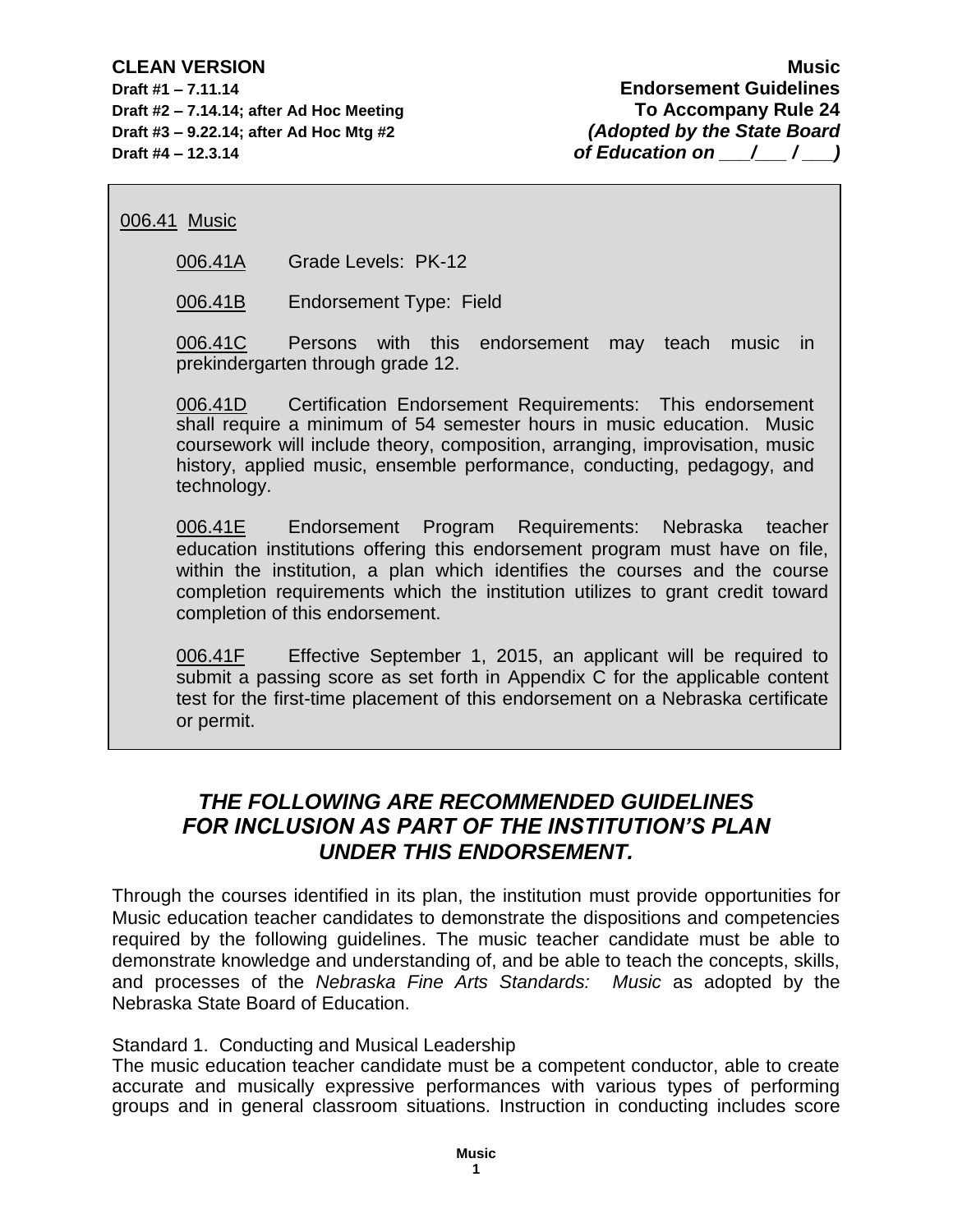**Draft #2 – 7.14.14; after Ad Hoc Meeting To Accompany Rule 24 Draft #3 – 9.22.14; after Ad Hoc Mtg #2** *(Adopted by the State Board* **Draft #4 – 12.3.14** *of Education on*  $\left(\begin{array}{cc} 1 & 0 \\ 1 & 0 \end{array}\right)$ 

**CLEAN VERSION Music Draft #1 – 7.11.14 Endorsement Guidelines** 

reading and the integration of analysis, style, performance practices, instrumentation, and conducting techniques.

Standard 2. Musical Creation and Adaptation

The music education teacher candidate must compose, arrange, and improvise music.

The music education teacher candidate must demonstrate ability to:

Element 1 create original music in a variety of styles and settings;

Element 2 arrange/adapt music from a variety of sources; and

Element 3 spontaneously create music in a variety of styles and settings.

Standard 3. Performance

The music education teacher candidate must demonstrate abilities in solo and ensemble performance.

The music education teacher candidate must:

Element 1 display technical skills for artistic self-expression in at least one major applied area; and

Element 2 understand and perform standard repertoire in a variety of ensemble settings.

Standard 4. Theory and History

The music education teacher candidate must develop knowledge and skills pertaining to the structure, function and context of music.

The music teacher education candidate must:

Element 1 apply analytical skills to a variety of styles and time periods through music theory and analysis; and

Element. 2 possess understanding of music as an art form across various time periods and cultures through the study of music history and literature.

Standard 5. Essential Teaching Competencies

The music education teacher candidate must apply music knowledge and skills in teaching situations; and integrate music instruction within the context of PK-12 education.

The music education teacher candidate must:

Element 1 apply understanding of child growth and development and learning principles relevant to music instruction;

Element 2 plan and deliver developmentally appropriate instruction utilizing relevant methods and materials to meet the diverse experiences and needs of the student;

Element 3 utilize effective classroom management and rehearsal techniques;

Element 4 apply vocal and instrumental skills and pedagogy for effective student instruction;